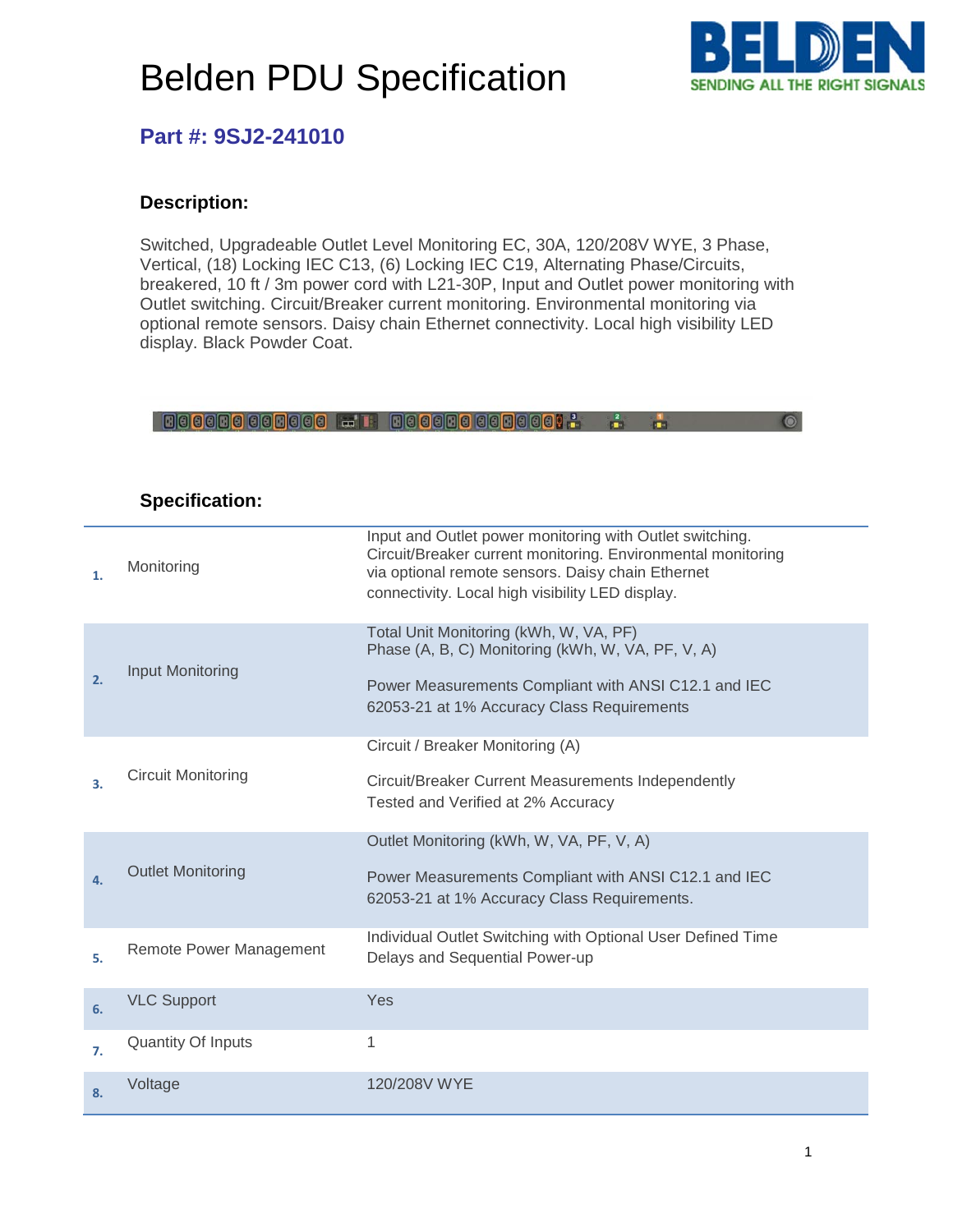

## **Part #: 9SJ2-241010**

| 9.  | Current                                                    | 30A x 3 Phase WYE                                   |
|-----|------------------------------------------------------------|-----------------------------------------------------|
| 10. | VA per Input (Load Capacity)                               | 8.6kW (208V)                                        |
| 11. | Frequency                                                  | 50/60 Hz                                            |
| 12. | <b>Over Current Protection</b>                             | (3) 20A Double Pole Magnetic Breakers (5kAIC Rated) |
| 13. | Switch                                                     | <b>Breaker/Switch Combination</b>                   |
| 14. | Scrolling / Rotatable Digital<br><b>Display</b>            | Yes                                                 |
| 15. | Indicators - LED(s)                                        | 24                                                  |
| 16. | Power Cable Wire Gauge                                     | 10/5                                                |
| 17. | Power Cable Length                                         | 10ft / 3m                                           |
| 18. | <b>Power Entry Location</b>                                | <b>Bottom Front</b>                                 |
| 19. | Plug Type                                                  | NEMA L21-30P Twistlock                              |
| 20. | <b>Combined Total</b><br><b>Receptacle/Socket Quantity</b> | 24                                                  |
| 21. | <b>Alternating Phase/Circuits</b>                          | Yes                                                 |
| 22. | Receptacle/Socket Type #1                                  | U-Lock IEC C13                                      |
| 23. | - Quantity on Face                                         | 18                                                  |
| 24. | - Quantity per Breaker and<br><b>Phase Combination</b>     | 6                                                   |
| 25. | - U-Lock Color ID                                          | 3 Circuit = Orange, Green, Blue                     |
| 26. | - Style                                                    | Individual                                          |
| 27. | - Voltage per<br>Receptacle/Socket                         | 208V                                                |
| 28. | Receptacle/Socket Type #2                                  | U-Lock IEC C19                                      |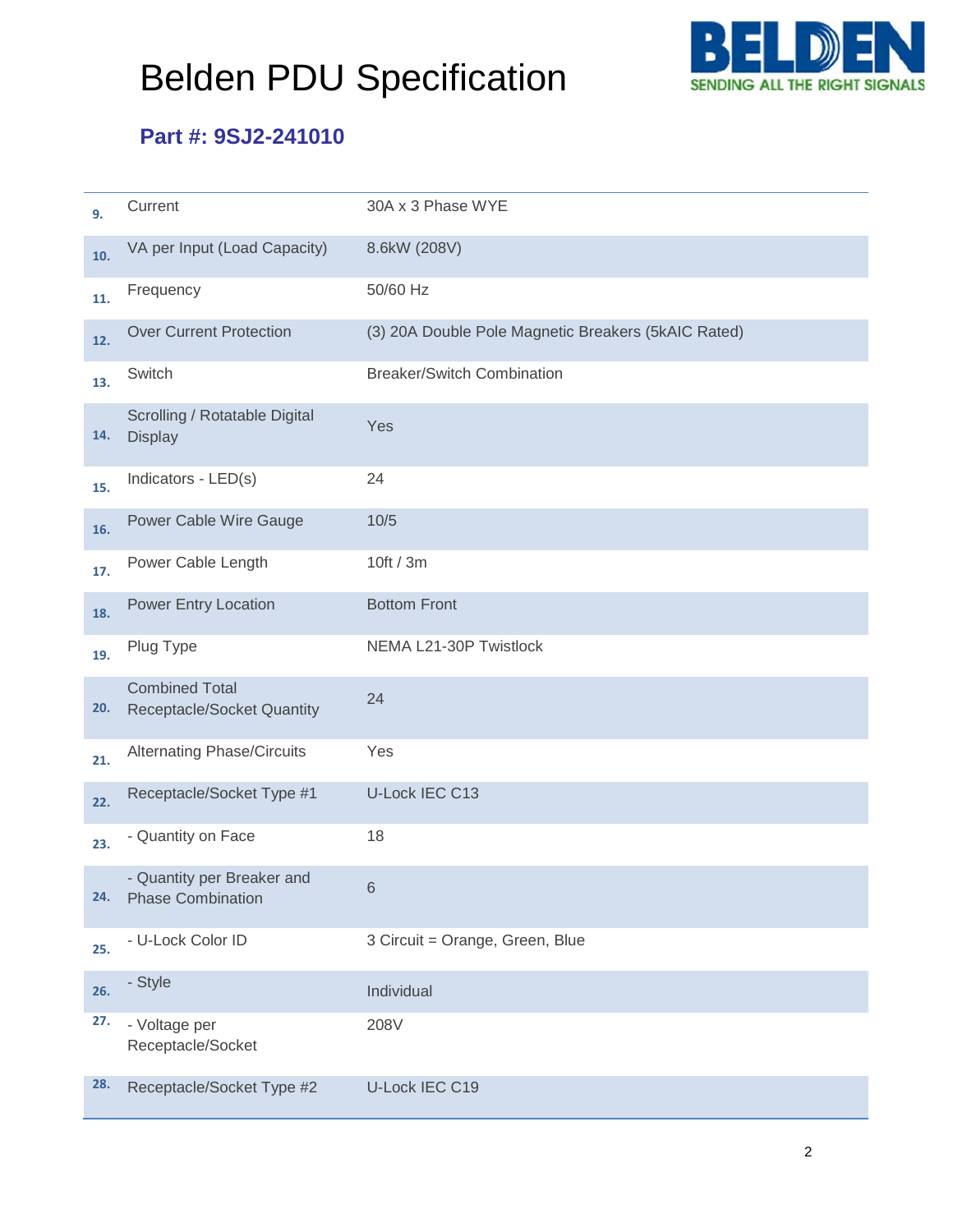

## **Part #: 9SJ2-241010**

| 29. | - Quantity on Face                                              | 6                                                                                      |
|-----|-----------------------------------------------------------------|----------------------------------------------------------------------------------------|
| 30. | - Quantity per Breaker and<br><b>Phase Combination</b>          | $\overline{2}$                                                                         |
| 31. | - U-Lock Color ID                                               | 3 Circuit = Orange, Green, Blue                                                        |
| 32. | - Style                                                         | Individual                                                                             |
| 33. | - Voltage per<br>Receptacle/Socket                              | 208V                                                                                   |
| 34. | <b>Network Connection</b>                                       | Dual 10/100Mbps Ethernet                                                               |
| 35. | Protocols Supported                                             | DHCP, HTTP, HTTPS, IPv4, IPv6, LDAP, NTP, RSTP, SSH,<br>SMTP, SNMP (v1/v2c/v3), Syslog |
| 36. | Data Access Formats                                             | CSV datalog, JSON API, JSON datalog                                                    |
| 37. | <b>IP Reset Button</b>                                          | Yes                                                                                    |
| 38. | <b>Hard Reboot Button</b>                                       | Yes                                                                                    |
| 39. | <b>Remote Sensor RJ Connection</b><br>Jacks                     | 1 (Supports up to 16 Sensors)                                                          |
| 40. | <b>Maximum Operating</b><br>Temperature                         | 60C / 140F                                                                             |
| 41. | Heavy Steel - Powder Coat<br>Finish                             | <b>Black</b>                                                                           |
| 42. | Configuration                                                   | Zero U                                                                                 |
| 43. | 7938 Vertical Mounting Bracket<br>Kit                           | Yes                                                                                    |
| 44. | <b>Toolless Mounting Hardware -</b><br>Center to Center Spacing | 61.25in and 64.75in / 1556mm and 1645mm                                                |
| 45. | Made in the USA                                                 | Yes                                                                                    |
| 46. | <b>Product Warranty</b>                                         | <b>Five Year</b>                                                                       |